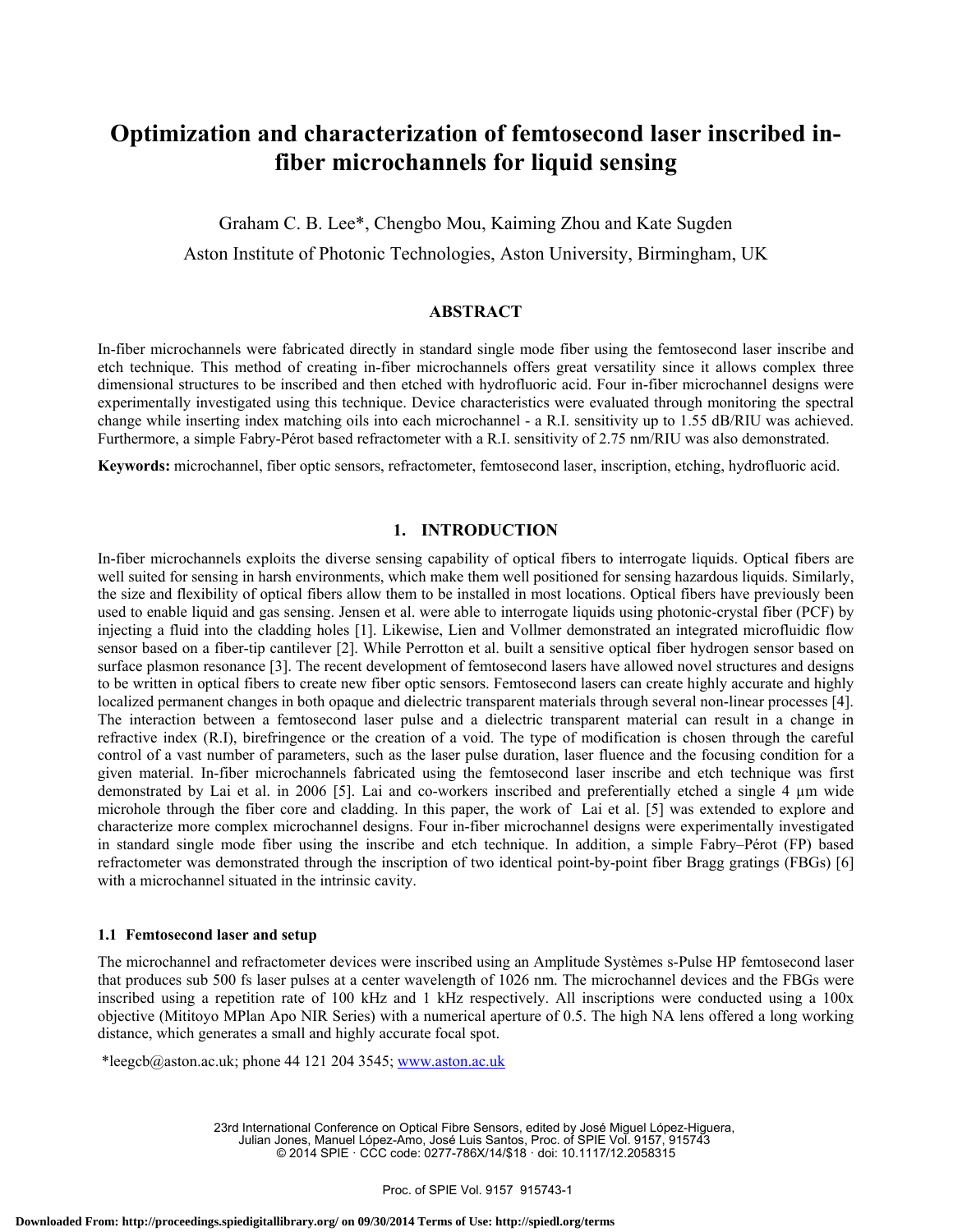The approximate FWHM of the laser spot size incident on the samples was approximately 1.5 μm. All devices were fabricated in standard single mode fiber (Corning SMF-28e). Fiber samples were secured to a standard microscope slide with a small section of the acrylate coating removed to facilitate the inscription. A small quantity of index matching oil was applied to the area of the fiber where the coating was removed and a cover slip was placed on top of the oil. This fiber mounting configuration was used to reduce the defocusing-induced distortions created by the curvature of the fiber to allow the femtosecond laser beam to remain tightly focused during inscription. The fiber samples secured to the microscope slide were mounted to an Aerotech motion control system (X-Y Aerotech ABL1000 air bearing stages and mechanical Z Aerotech ANT-4V stage) that was controlled with a custom written CNC program.

### **2. DESIGN**

With reference to Figure 1, four in-fiber microchannels designs were implemented using the inscribe and etch technique. In addition, Figure 2 shows the design of a simple FP based refractometer formed by two point-by-point FBGs separated by a given length with a microhole positioned between the two gratings.



Figure 1. CAD render of the in-fiber microchannel designs: (a) microhole, (b) microslot channel along the core, (c) microslot channel perpendicular to the core and (d) single spiral channel around the core.



Figure 2. FP resonator in standard SMF formed by two FBGs (FBG1 and FBG2),  $L_1$  and  $L_2$  are the respective lengths of the gratings.  $L_0$  is the cavity length (center to center length of the two gratings).  $L_s$  is the separation between the last grating plane of FBG1 and first grating plane of FBG2

The microhole design was inscribed by translating the laser beam from the bottom of the fiber, through the core and to the top of the fiber in one smooth motion. The microslot channels were fabricated through inscribing the desired length microslot in the XY plane and then writing the same microslot layer by layer in the Z plane from the bottom to the top of the fiber. The spiral channel around the core was formed by translating the laser beam around the core while maintaining a given distance from the center of the core; microholes were also fabricated at the two ends of the spiral to allow liquids to enter the microchannel.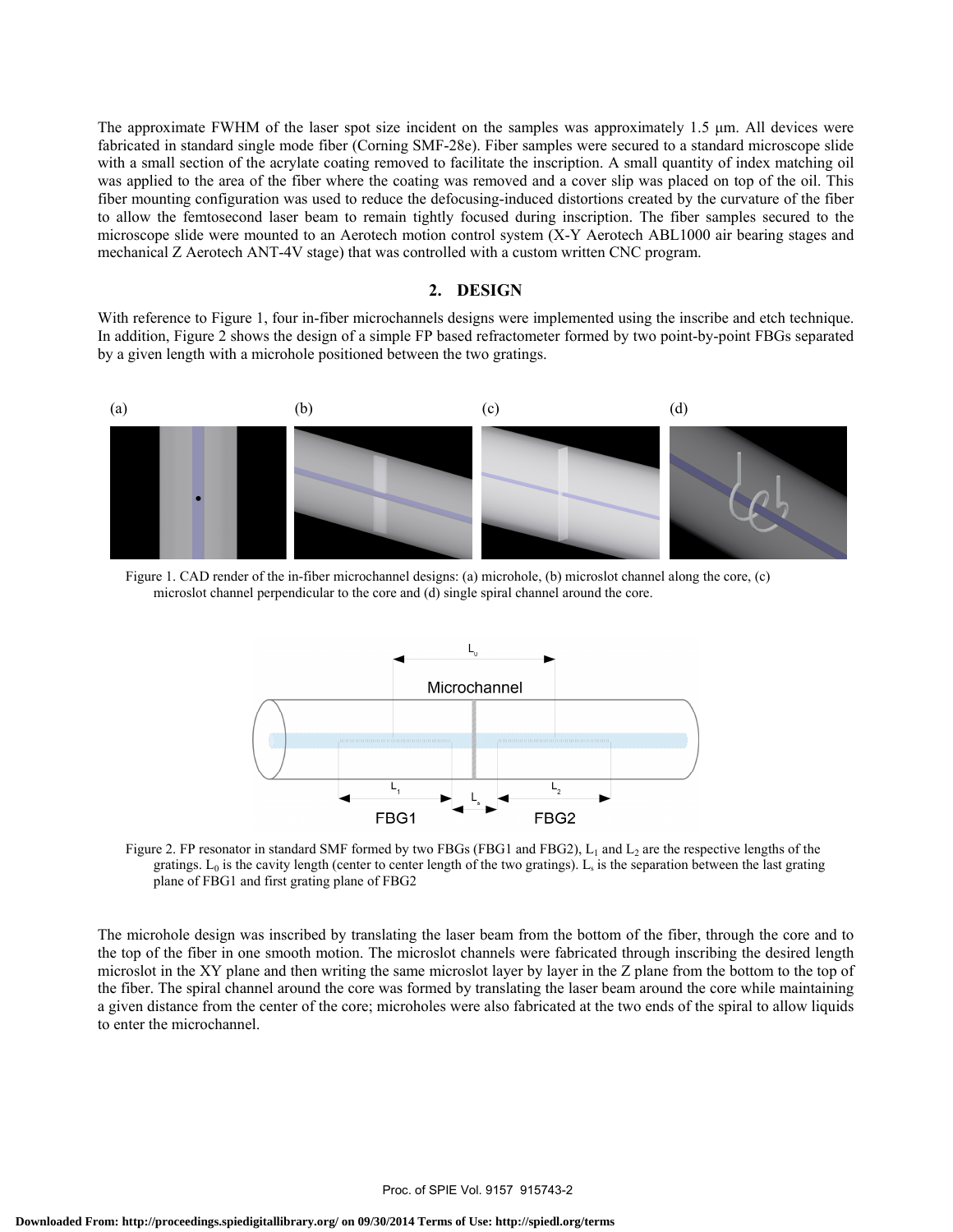#### **3. RESULTS AND DISCUSSION**

The dimensions of the inscribed microchannel can be tailored by adjusting the number of laser passes, pulse energy delivered and inscription speed for a given lens and repetition rate. The microhole, microslots and helix designs were inscribed with a pulse energy of 120 nJ - 180 nJ at a translation speed of 0.2 mm/s. After femtosecond laser inscription, each microchannel device was etched in a 5 % hydrofluoric acid solution assisted by an ultrasonic bath, the approximate etch time required for each device were: microhole (25 minutes), microslots (10 to 60 minutes) and helix (60 minutes). The fully etched microchannel devices are shown in the microscope images presented in Figure 3.



Figure 3. Inscribed and etched microchannel devices – (a) microhole, (b) microslot channel along the core (c) microslot channel perpendicular to the core and (d) single spiral channel around the core.

The R.I. sensitivity of each microchannel device was evaluated through immersing each microchannel in a range of index matching oils (Cargille Labs) and measuring the optical transmission losses. A total of twelve index matching oils were tested in each channel – 1.300 to 1.456. For R.I. oils from 1.30 to 1.38, the single spiral microchannel was the least sensitive device with a sensitivity of 0.51 dB/RIU, due to the microchannel being confined only to the cladding. Whereas the microslot channel perpendicular to the core was the most sensitive at 1.55 dB/RIU. It should be noted that a 0.14 dB transmission loss was observed through the microslot channel perpendicular to the core when the channel was filled with a 1.30 R.I. oil, whereas the transmission loss was negligible through the single spiral microchannel filled with the same index oil.

Furthermore, an 8 µm diameter microhole channel was combined with two 2 mm 2<sup>nd</sup> order FBGs separated by 1 mm to form an alternative measurement configuration. Both the FBGs and the microslot were inscribed in a single pass. For this particular device, the FP refractometer had a R.I. sensitivity of 2.75 nm/RIU and measures a wavelength shift as opposed to a transmission loss. A section of the point-by-point inscribed FBG and the spectral response of the FP refractometer is shown in Figure 4.